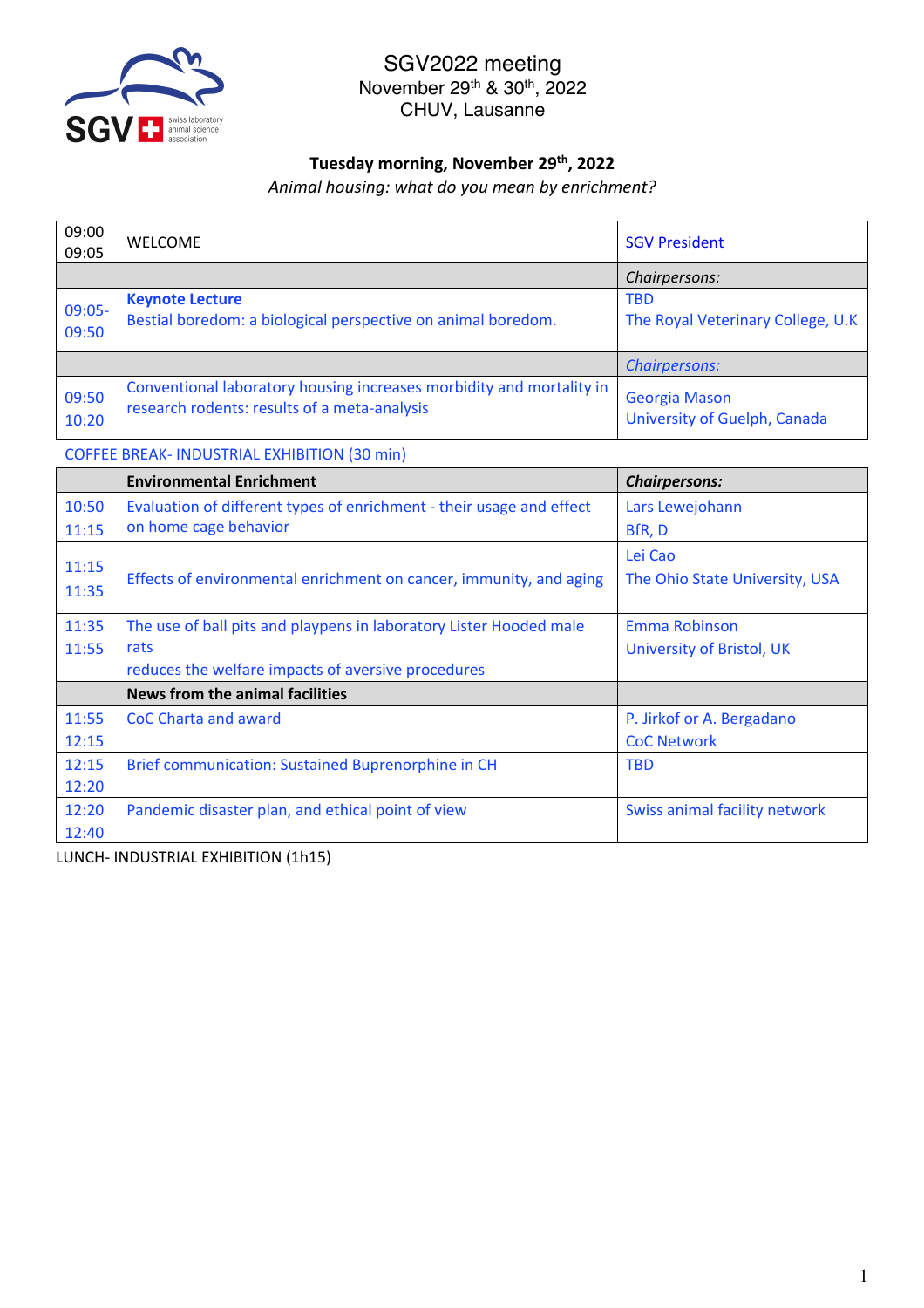# **Tuesday afternoon November 29th, 2022** *Aquatics*

|                                              | 3R insight in research using fish models                            | Chairpersons:                           |
|----------------------------------------------|---------------------------------------------------------------------|-----------------------------------------|
| 13:55                                        | How beaver construction influence fish biodiversity and migration   | <b>TBD</b>                              |
| 14:20                                        | with an animal welfare emphasis on electrofishing                   | Ecqua GmbH, CH                          |
| 14:20                                        | Fish models are extensively used in toxicology: Invertebrate Tools, | <b>TBD</b>                              |
| 14:45                                        | and In Vitro Alternatives to Fish                                   | University of Plymouth, UK              |
| 14:45                                        | What Zebrafish want: can a better environment produce happier       | M. Lavery                               |
| 15:10                                        | and smarter fish?                                                   | University of Guelph, Canada            |
| COFFEE BREAK- INDUSTRIAL EXHIBITION (30 min) |                                                                     |                                         |
| 15:40                                        | Small-body fish and genotyping: use of skin swabbing instead of     | <b>TBD</b>                              |
| 15:55                                        | fin clipping                                                        | University of Leicaster, UK             |
| 15:55                                        | Emotional behavior in aquatic organisms? Lessons from crayfish      | M. Soares                               |
| 16:15                                        | and zebrafish                                                       | University of Porto, Portugal           |
| 16:15                                        | Neurosciences, Robotics and animal research: Goldfish driving       | <b>TBD</b>                              |
| 16:35                                        | robot. new insights on navigation mechanisms in animals             | <b>Ben Gurion University, Israel</b>    |
| 16:35                                        | Big data ressource: how telemetry, data analysis and movement       | <b>TBD</b>                              |
| 17:00                                        | modelisation may help understanding navigation routes of whales     | University of Concepción, Chile         |
|                                              |                                                                     | <b>TBD</b>                              |
| 17:00                                        | African Turquoise Killifish: an emerging model in ageing study      | <b>Max Planck Institute for Biology</b> |
| 17:25                                        |                                                                     | of Ageing, Germany                      |

This course is accredited as continuing education in Switzerland for experimenters and study directors. Tuesday November 29th 2022: SGV General Assembly at 18:00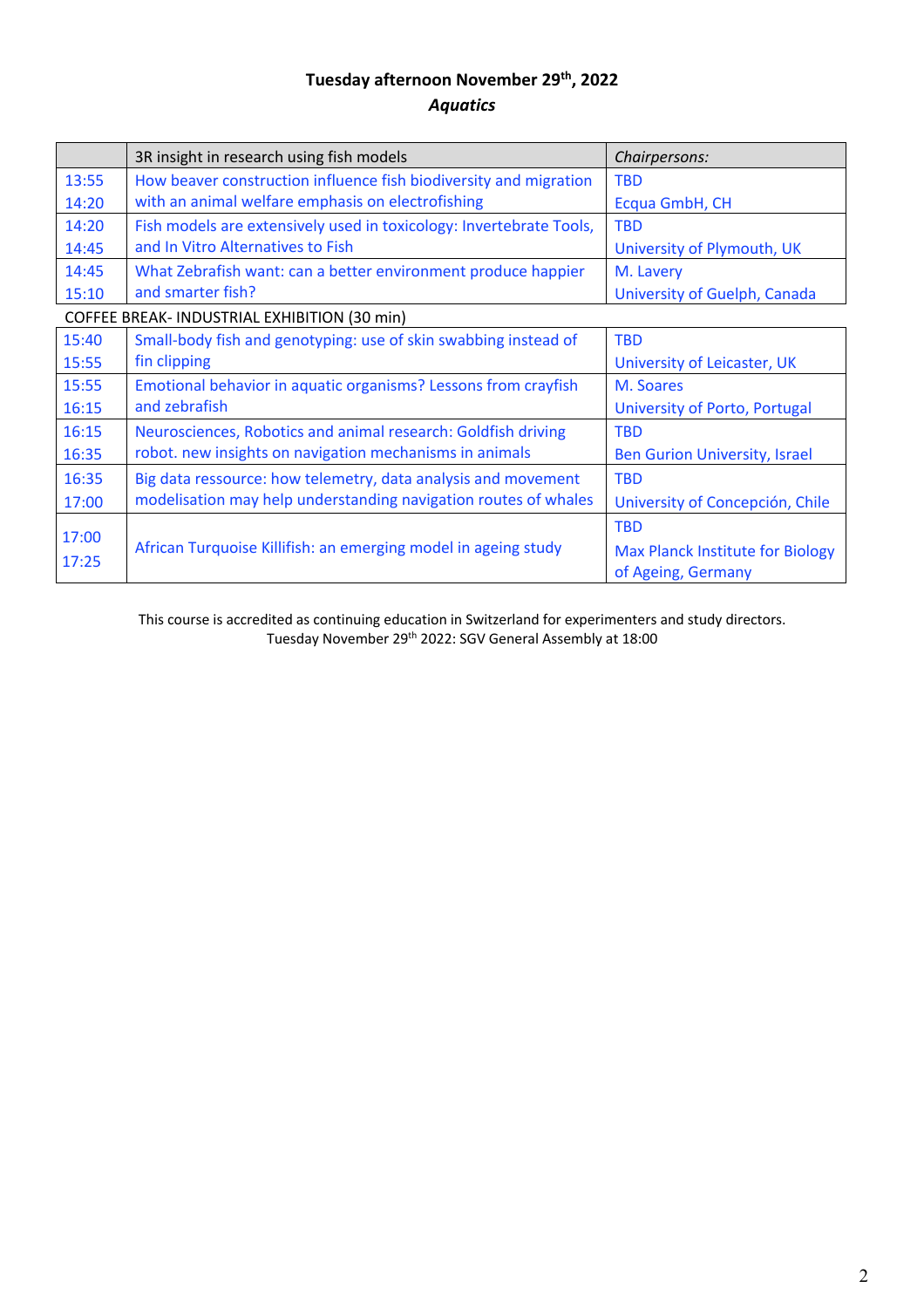

## **Wednesday morning, November 30th, 2022**

*Communication in animal experimentation*

*3Rs*

| 09:00<br>09:05                                     | <b>WELCOME</b>                                                                                                                                                        | <b>SGV President</b>                                         |
|----------------------------------------------------|-----------------------------------------------------------------------------------------------------------------------------------------------------------------------|--------------------------------------------------------------|
|                                                    | Communication and transparency in animal<br>experimentation                                                                                                           | <b>Chairpersons:</b>                                         |
| <b>Keynote</b><br><b>lecture</b><br>09:05<br>09:35 | <b>Open Transparent Communication about Animals in</b><br>Laboratories: Dialog for Multiple Voices and Multiple<br><b>Audiences</b>                                   | L. Carbone                                                   |
|                                                    | Should we continue caring about communication in animal<br>experimentation                                                                                            | <b>Chairpersons:</b>                                         |
| 09:35<br>09:45                                     | Results of the Initiative vote in Switzerland                                                                                                                         | <b>B.</b> Ledermann<br><b>President SGV</b>                  |
| 9:45<br>10:00                                      | What effort was invested by the Swiss institutions and<br>companies to inform the public about animal<br>experimentation (comparison before and after the initiative) | <b>European Animal Research</b><br><b>Association (EARA)</b> |
| 10:00<br>10:20                                     | Communicating between Peers, Authorities, and the Public<br>(plus award)                                                                                              | <b>B.</b> Ledermann<br><b>President SGV</b>                  |
| 10:20<br>10:40                                     | Public interest in animal experimentation-how to make them<br>care? Working group                                                                                     | M. Heimann<br>SAVIR/SGV/FfL                                  |
| 10:40<br>10:55                                     | Swiss transparency agreement on animal research (STAAR):<br>what's new?                                                                                               | <b>TBD</b><br><b>SWISS UNIVERSITIES</b>                      |

COFFEE BREAK- INDUSTRIAL EXHIBITION (30 min)

|       | <b>3Rs session</b>                                      | <b>Chairpersons:</b>          |
|-------|---------------------------------------------------------|-------------------------------|
| 11:25 | The European Commission strategy on full replacement of | <b>TBD</b>                    |
| 11:50 | animal experimentation in Science and Education         | <b>EU Commission</b>          |
| 11:50 | PNR 79 « Advancing 3R – Research, Animals and Society » | <b>TBD</b>                    |
| 12:20 |                                                         | University of Vienna, Austria |
| 12:20 | Summary of the projects                                 | <b>Grantees presentation</b>  |
| 13:00 |                                                         |                               |

LUNCH- INDUSTRIAL EXHIBITION (1h15)